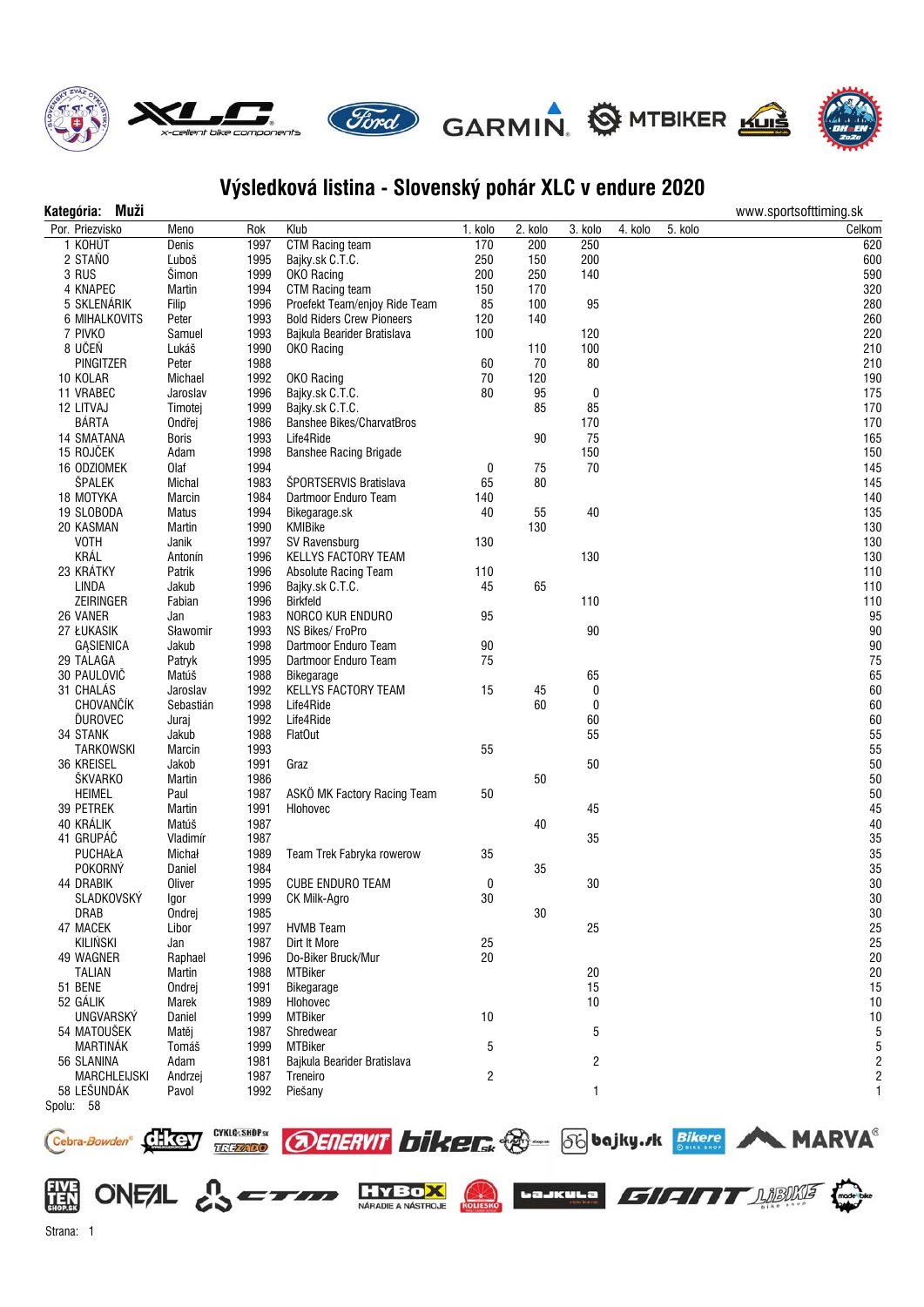## **Kategória: Muži U21** www.sportsofttiming.sk Por. Priezvisko Meno Rok Klub 1. kolo 2. kolo 3. kolo 4. kolo 5. kolo Celkom 1 JARINA Mário 2001 Enjoy the Ride TEAM 150 250 130 530 2 MLICH Marek 2001 Bajky.sk C.T.C. 170 130 140 440 3 DUCHOÒ Damián 2002 Enjoy the Ride TEAM 150 140 95 385 4 FÁBRY Kamil 2003 KELLYS FACTORY TEAM 200 150 350 5 CHOMIST Patrik 2003 Bajkula Bearider Bratislava 95 250 345 6 HANZLÍK Ondrej 2003 DEEM racing team 170 170 340 7 VIŠÒOVSKÝ Šimon 2002 Bajkula Bearider Bratislava 100 95 100 295 8 KRUPÍK Samuel 2001 130 120 0 250 VOTH Laurin 2000 SV Ravensburg 250 250 10 SLADKOVSKÝ Tomáš 2001 CyS - Akadémia Petra Sagana 110 110 220 11 KURNICKÝ Roman 2000 Novomestský Superbiker 90 120 210 12 VLASKOVAC Ben 2003 Bayeride 120 85 205 13 SMOLNIKAR Jakob 2001 Energijateam.com 200 200 POLÁK Jáchym 2003 REMIBIKECENTRUM.cz 200 200 SALA Maroš 2002 KRAPS RACING TEAM 110 90<br>16 KOLLER Viliam 2004 TIKO šport Zvolen 75 80 40 16 KOLLER Viliam 2004 TIKO šport Zvolen 75 80 40 195 17 MELICHERÈÍK Tomáš 2005 Absolute Racing Team 85 80 165 18 NAGY Patrik 2001 CK Panšula 85 75 160 19 KRMESKÝ Adam 2002 Enjoy the Ride TEAM 50 70 35 155 155 20 MICHALENKO Šimon 2001 Bajky.sk C.T.C. 0 150 150 21 LINTNER Adam 2003 Baikula Bearider Bratislava 75 55 75 130 22 MURÍN Matej 2002 70 45 115 23 TICHÝ Filip 2005 100 100 24 ŠČEPKO Timotej 2003 CTM Racing team 90<br>190 VARGA Marek 2001 Enjoy the Ride TEAM 0 60 30 Marek 2001 Enjoy the Ride TEAM 26 LUKNÁR Karol 2001 Bajky.sk C.T.C. 80 80 27 BEREŠÍK Patrik 2003 žiadny 70 70 28 MARKO Samuel 2005 65 65 MAGÁL Gregor 2003 CK Dukla Bratislava 65 65 MAJDÁK Hugo 2001 MŠK Krompachy 65 65 31 KRIŠKO Matúš 2003 Bajky.sk C.T.C. 60 0 60 JANKOVÝCH Jakub 2000 MTBiker 60 60 33 BALCO Samuel 2002 55 55 34 MARKO Samuel 2004 Hlohovec 50 50 Spolu: 34 **Kategória: Masters 40+** www.sportsofttiming.sk Por. Priezvisko Meno Rok Klub 1. kolo 2. kolo 3. kolo 4. kolo 5. kolo Celkom 1 MICHÁLEK Viktor 1980 CK Stupava 200 170 250 620 2 DRÁBIK Peter 1973 CUBE ENDURO TEAM 250 250 500 3 ÈUPKA Martin 1980 Freeride-MTB 170 95 140 405 4 DOBRZAÑSKI Piotr 1971 2B Enduro Team 150 85 130 365 5 PA£KA Marcin 1979 BIKEBOARD 150 200 350 6 TICHÝ Vladimír 1979 DEEM racing team 200 200 7 PECHO Peter 1979 Skupina Mravec 170 170 8 PAVEL Viktor 1976 Skupina Mravec 150 150 9 SZYLLER Wojciech 1978 140 140 10 BODIS Slavomír 1975 130 130 11 FOJTÍK Hynek 1978 120 120 MRAVEC Michal 1978 Skupina Mravec 120 120 13 NEMŠÁK Marek 1976 Nové Mesto nad Váhom 110 110 GAWE£ Mariusz 1975 UKS Zawojak 110 110 15 NESTICKY Tomas 1979 Tbc wajatawi 100 100 HOLOUBEK Aleš 1978 100 100 17 GULÁR Daniel 1979 Adrenalín bike Team 90 90 Spolu: 17 **Kategória: Ženy** www.sportsofttiming.sk Por. Priezvisko Meno Rok Klub 1. kolo 2. kolo 3. kolo 4. kolo 5. kolo Celkom 1 BUREK Katarzyna 1993 200 200 250 650 2 KUCHYÒKOVÁ Simona 2004 Evil Bikes Czech 250 250 500 3 KRAJCOVICOVA Jana 1982 T.N.V. Racing Team 200 200 4 LEHOCKA Katarina 1982 sk medvedica 170 170 DURÈÁKOVÁ Dominika 1985 Qayron Factory Team 170 170 NESTLEROVA FEJOLA Štěpánka 1985 170 prostopní stave do 170 nebo stave v roku 170 nebo stave v roku 170 nebo stave v roku 170 nebo stave v roku 170 nebo stave v roku 170 nebo stave v roku 170 nebo stave v roku 170 nebo stav



NÁBADIE A NÁSTRO JE

7 POLICK Zina 2006 Trenèín 150 150 DRENGUBÁKOVÁ Andrea 1990 SK ZŠ Hostivaø 150 150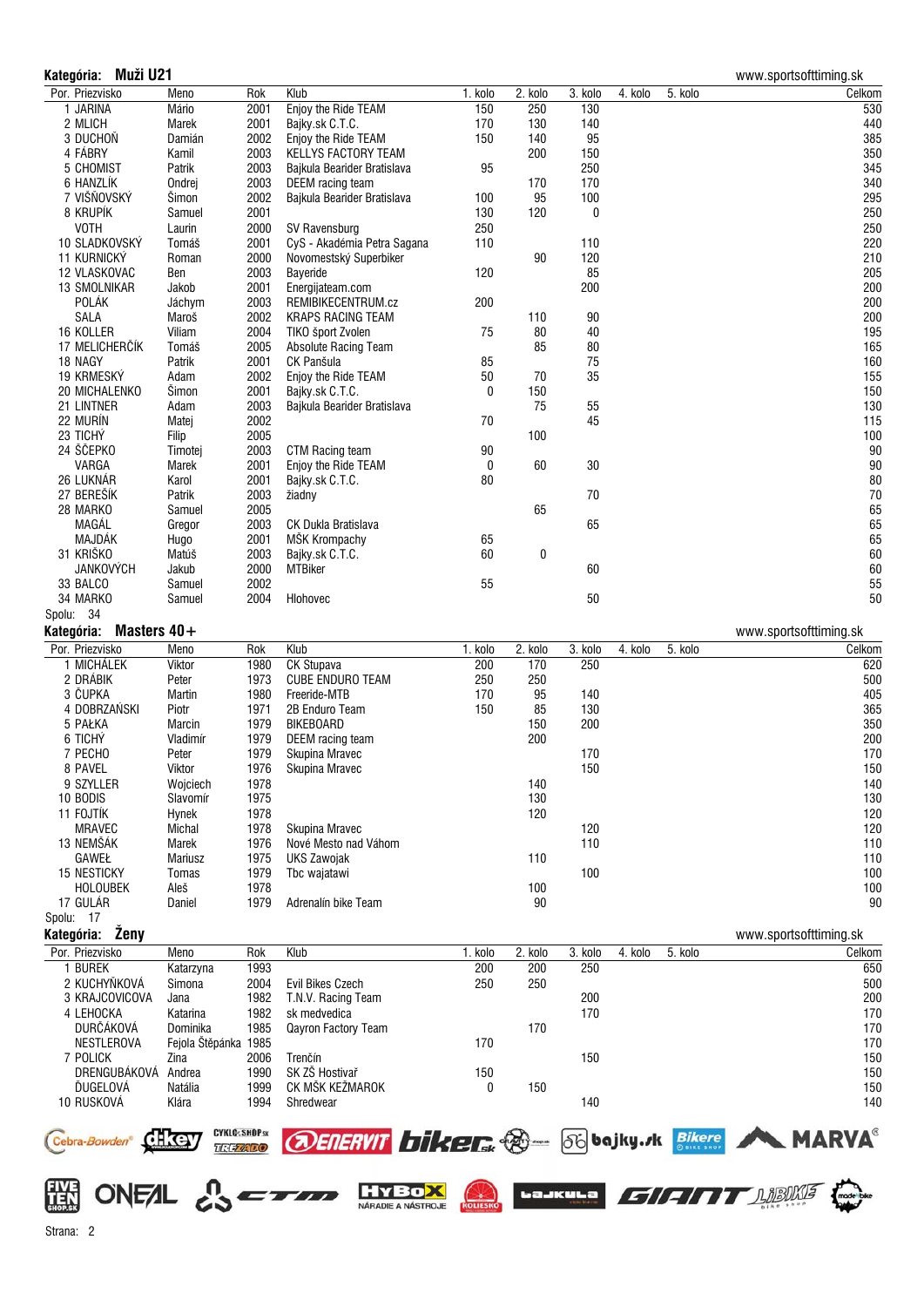## Spolu: 10

| Kategória: Hobby Muži       |                  |              |                                                |         |                  |                  |         |         | www.sportsofttiming.sk |
|-----------------------------|------------------|--------------|------------------------------------------------|---------|------------------|------------------|---------|---------|------------------------|
| Por. Priezvisko             | Meno             | Rok          | Klub                                           | 1. kolo | 2. kolo          | 3. kolo          | 4. kolo | 5. kolo | Celkom                 |
| 1 KOVÁČIK                   | Martin           | 1991         | CK Route 66                                    | 250     | 120              | 170              |         |         | 540                    |
| 2 BROZMAN                   | Martin           | 1988         |                                                | 150     | 250              | 95               |         |         | 495                    |
| 3 GREGA                     | Ľubomír          | 1986         | MŠK Krompachy                                  | 170     | 100              | 110              |         |         | 380                    |
| 4 BELÁŇ                     | Kamil            | 1993         | Bajky.sk C.T.C.                                | 200     | 170              |                  |         |         | 370                    |
| 5 MEZEI                     | Csaba            | 1994         | Bajky.sk C.T.C.                                | 65      | 130              | 100              |         |         | 295                    |
| <b>6 PLATEK</b>             | Lukas            | 1988         | T.N.V. Racing Team                             |         |                  | 250              |         |         | 250                    |
| 7 BUDAY<br>8 BLANÁR         | Jakub            | 1998<br>1996 | <b>CUBE-CMS</b>                                |         | 95<br>110        | 150              |         |         | 245<br>240             |
| 9 TICHÝ                     | Martin<br>Peter  | 1983         |                                                |         | 200              | 130              |         |         | 200                    |
| <b>KASMAN</b>               | Martin           | 1990         | KMIBike                                        |         |                  | 200              |         |         | 200                    |
| <b>11 KAUKIC</b>            | Tomas            | 1995         |                                                | 130     |                  | 60               |         |         | 190                    |
| 12 ŽUCHA                    | Tomáš            | 1994         | kubicasport team                               |         | 150              | 35               |         |         | 185                    |
| <b>VRANSKY</b>              | Viktor           | 1991         | CK Route 66                                    | 120     | 60               | 5                |         |         | 185                    |
| ZEMENČÍK                    | Oliver           | 1998         | Bajky.sk C.T.C.                                | 110     | 75               |                  |         |         | 185                    |
| 15 LOPUŠNÝ                  | Filip            | 1991         | CK Route 66                                    | 140     | 40               | 0                |         |         | 180                    |
| 16 CSÁSZÁR                  | Viktor           | 1995         | masszív krú                                    | 100     |                  | 75               |         |         | 175                    |
| 17 KAUKIČ                   | Juraj            | 1993         | Cyklokľud                                      | 70      |                  | 85               |         |         | 155                    |
| 18 KREJČI                   | Peter            | 1992         | Považska Bystrica                              |         |                  | 140              |         |         | 140                    |
| GRUPÁČ                      | Vladimír         | 1987         |                                                |         | 140              |                  |         |         | 140                    |
| 20 LUČAN                    | Adam             | 1994         | MŠK Krompachy                                  |         |                  | 120              |         |         | 120                    |
| ŠVANČARA                    | Marek            | 1989         |                                                | 90      | 0                | 30               |         |         | 120                    |
| <b>22 VOJT</b>              | Jakub            | 1993         | Enjoy the Ride TEAM                            | 75      | 30               | 0                |         |         | 105                    |
| 23 LOPUŠNÝ                  | Dušan            | 1983         | CK Route 66                                    | 50      | 50               | 0                |         |         | 100                    |
| 24 LUKÁČ                    | Lukáš            | 1993         | Airace factory                                 |         |                  | 95               |         |         | 95                     |
| BÍLY                        | Martin           | 1991         | GRAVITY-shop MTB Racing tea                    | 95      |                  |                  |         |         | 95                     |
| 26 HABRUN                   | Andrej           | 1981         |                                                |         | $90\,$           |                  |         |         | 90                     |
| 27 LEŠKO                    | <b>Branislav</b> | 1998         | <b>StarBike Cycling</b>                        |         | 85               |                  |         |         | 85                     |
| NÁDAI                       | Péter            | 1994         | Masszív                                        | 85      |                  |                  |         |         | 85                     |
| 29 KULAŠ<br><b>OLŠOVSKÝ</b> | Martin<br>Adam   | 1994<br>1999 |                                                |         | 65               | 15               |         |         | 80<br>80               |
| VALAŠTÍK                    | Michal           |              | Bajkula Bearider Bratislava                    | 80      |                  |                  |         |         | 80                     |
| <b>SZTORC</b>               | Maciej           | 1993<br>1995 | Bajky.sk C.T.C.<br>PremiumMoto.pl              |         | $80\,$           | 80               |         |         | 80                     |
| 33 RYBÁRIK                  | Ján              | 1993         | Life4Ride                                      |         |                  | 70               |         |         | 70                     |
| MARTINÁK                    | Tomáš            | 1999         | <b>MTBiker</b>                                 |         | 70               |                  |         |         | 70                     |
| 35 ZBORAN                   | Tomáš            | 1994         | Life4Ride                                      |         |                  | 65               |         |         | 65                     |
| 36 SZABÓ                    | Bence            | 1992         |                                                | 60      |                  |                  |         |         | 60                     |
| 37 JAROŠ                    | lgor             | 1984         | KELLYS FACTORY TEAM                            | 55      | 2                | $\boldsymbol{0}$ |         |         | 57                     |
| 38 ZLATOŠ                   | Pavol            | 1987         | Life4Ride                                      |         |                  | 55               |         |         | 55                     |
| UNGVARSKÝ                   | Daniel           | 1999         | <b>MTBiker</b>                                 |         | 55               |                  |         |         | 55                     |
| <b>40 GIERTLI</b>           | Richard          | 2001         | <b>MYBIKES</b>                                 |         |                  | 50               |         |         | 50                     |
| 41 PRECUCH                  | Jakub            | 1989         | CK Route 66                                    | 45      | $\boldsymbol{0}$ | 0                |         |         | 45                     |
| <b>PODOLÁK</b>              | Patrik           | 1999         | kubicasport team                               |         | 45               |                  |         |         | 45                     |
| ŠKVARKO                     | Martin           | 1986         |                                                |         |                  | 45               |         |         | 45                     |
| 44 VANCZAK                  | Róbert           | 1992         |                                                | 40      |                  |                  |         |         | 40                     |
| CHUPÁŇ                      | Jakub            | 2000         | Turie                                          |         |                  | $40\,$           |         |         | $40\,$                 |
| 46 RAKOCZY                  | Maros            | 1994         | Bajky.sk C.T.C.                                | 0       | 35               |                  |         |         | 35                     |
| <b>HRTÁNEK</b>              | Peter            | 1993         | DEEM racing team                               | 35      | $\bf{0}$         |                  |         |         | 35                     |
| 48 PLAJDIČKO                | <b>Boris</b>     | 1997         | Enjoy the Ride TEAM                            | 30      |                  |                  |         |         | $30\,$                 |
| 49 MORAVČÍK                 | Martin           | 1993         | Nové Mesto nad Váhom                           |         |                  | 25               |         |         | 25<br>25               |
| KUTÁLEK<br><b>JESENSKY</b>  | Lukáš            | 1998         | Bajkula Bearider Bratislava<br>Bajky.sk C.T.C. | 25      |                  |                  |         |         | 25                     |
| 52 BUBELINY                 | Adam<br>Jakub    | 1999<br>1992 | CK Route 66                                    | 20      | 25<br>0          | 0                |         |         | 20                     |
| <b>BENCE</b>                | Szabó            | 1992         | masszív krú                                    |         |                  | $20\,$           |         |         | 20                     |
| <b>KRIŠTÍN</b>              | Matej            | 1998         | Bajkula Bearider Bratislava                    | 0       | 20               | 0                |         |         | 20                     |
| 55 FLIEGA                   | Peter            | 1980         |                                                |         | 15               |                  |         |         | 15                     |
| <b>BUDAY</b>                | Jakub            | 2000         | Bajkula Bearider Bratislava                    | 15      |                  |                  |         |         | 15                     |
| 57 KOTTMAN                  | Igor             | 1988         | Bajkula Bearider Bratislava                    | 2       | $\boldsymbol{0}$ | 10               |         |         | 12                     |
| 58 KOBIELA                  | Jakub            | 1998         | <b>UKS Zawojak</b>                             |         | 10               |                  |         |         | 10                     |
| LENĎÁK                      | Fedor            | 1990         | CK Route 66                                    | 10      | 0                | 0                |         |         | 10                     |
| 60 LINTNER                  | Adam             | 2003         | Bajkula Bearider Bratislava                    | 5       |                  |                  |         |         | $\sqrt{5}$             |
| <b>TALIAN</b>               | Martin           | 1988         | <b>MTBiker</b>                                 |         | 5                |                  |         |         | 5                      |
| 62 ŠIMEK                    | Róbert           | 1986         | Bajkula Bearider Bratislava                    | 0       | 1                | $\sqrt{2}$       |         |         | $\sqrt{3}$             |
| 63 LAKTIŠ                   | Matej            | 1990         | Machulince                                     |         |                  | 1                |         |         | 1                      |
| <b>PAUER</b>                | Tomáš            | 1991         | GRAVITY-shop MTB Racing tea                    | 1       | 0                | $\bf{0}$         |         |         | 1                      |
| Spolu: 64                   |                  |              |                                                |         |                  |                  |         |         |                        |
| Ebike<br>Kategória:         |                  |              |                                                |         |                  |                  |         |         | www.sportsofttiming.sk |